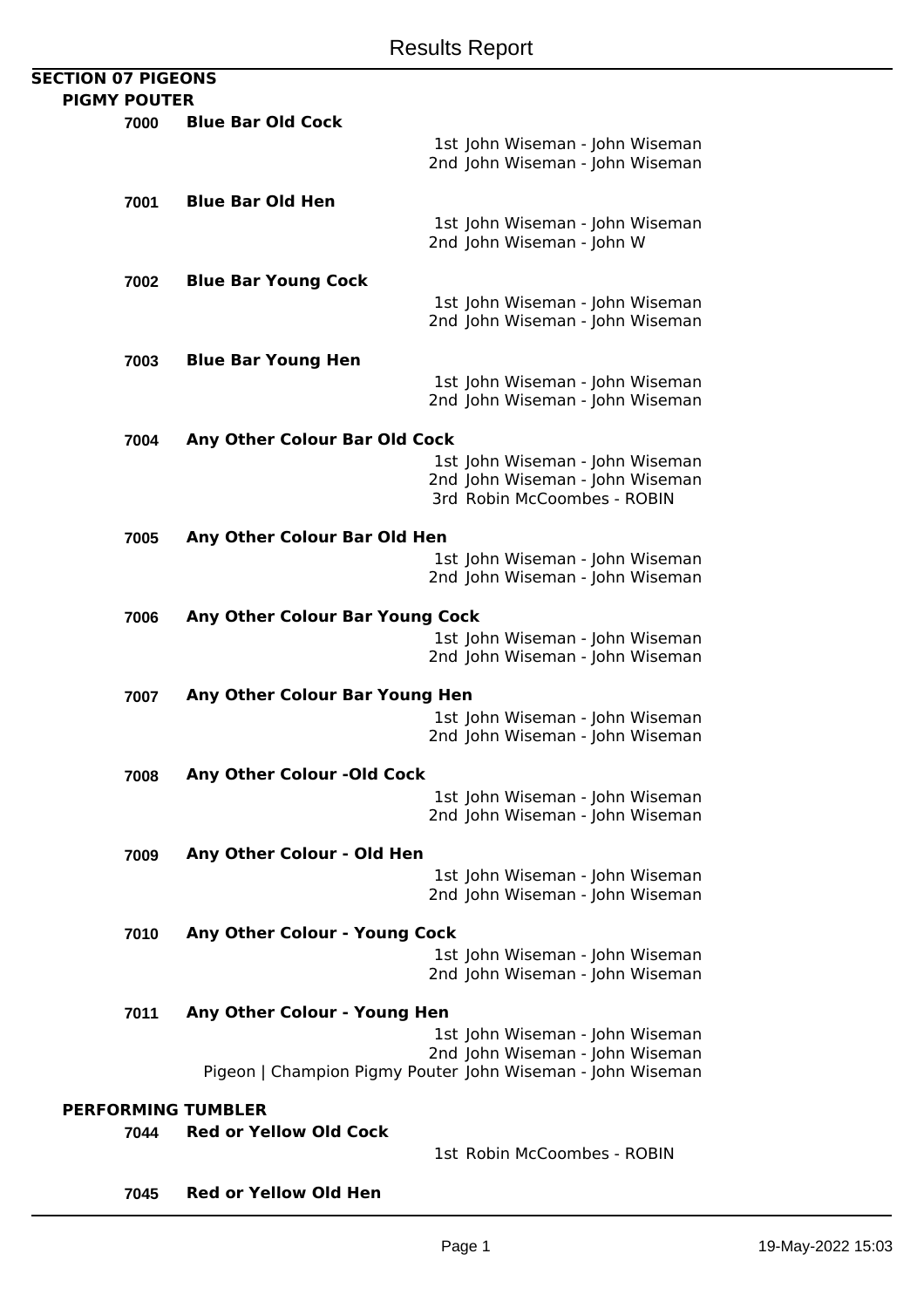## Results Report

|                           |                         |                                                                                        |  | 1st Robin McCoombes - ROBIN                            |  |
|---------------------------|-------------------------|----------------------------------------------------------------------------------------|--|--------------------------------------------------------|--|
|                           | 7048                    | <b>Black Old Cock</b>                                                                  |  |                                                        |  |
|                           |                         |                                                                                        |  | 1st Robin McCoombes - ROBIN                            |  |
|                           | 7052                    | <b>Any Other Colour Old Cock</b>                                                       |  |                                                        |  |
|                           |                         |                                                                                        |  | 1st Robin McCoombes - ROBIN                            |  |
|                           | 7053                    | Any Other Colour Old Hen                                                               |  |                                                        |  |
|                           |                         |                                                                                        |  | 1st Robin McCoombes - ROBIN                            |  |
| <b>MODENA</b>             |                         |                                                                                        |  |                                                        |  |
|                           | 7064                    | <b>Old Cock</b>                                                                        |  |                                                        |  |
|                           |                         |                                                                                        |  | 1st Dennis Johns - Dennis                              |  |
|                           | 7065                    | Old Hen                                                                                |  |                                                        |  |
|                           |                         |                                                                                        |  | 1st Dennis Johns - Dennis                              |  |
| <b>MAGPIE</b>             |                         |                                                                                        |  |                                                        |  |
|                           | 7068                    | <b>Old Cock</b>                                                                        |  |                                                        |  |
|                           |                         |                                                                                        |  | 1st Robin McCoombes - n/a<br>2nd Robin McCoombes - n/a |  |
|                           |                         |                                                                                        |  |                                                        |  |
|                           | 7069                    | <b>Old Hen</b>                                                                         |  | 1st Robin McCoombes - n/a                              |  |
|                           |                         |                                                                                        |  | 2nd Robin McCoombes - n/a                              |  |
|                           |                         |                                                                                        |  | 3rd Robin McCoombes - n/a                              |  |
|                           | <b>LIMERICK TUMBLER</b> |                                                                                        |  |                                                        |  |
|                           | 7112                    | <b>Old Cock</b>                                                                        |  | 1st Robin McCoombes - ROBIN                            |  |
|                           |                         |                                                                                        |  |                                                        |  |
|                           | 7113                    | Old Hen                                                                                |  | 1st Robin McCoombes - ROBIN                            |  |
|                           |                         |                                                                                        |  |                                                        |  |
|                           | 7114                    | <b>Young Cock</b>                                                                      |  | 1st Robin McCoombes - ROBIN                            |  |
|                           |                         |                                                                                        |  |                                                        |  |
|                           | 7115                    | <b>Young Hen</b>                                                                       |  | 1st Robin McCoombes - ROBIN                            |  |
|                           |                         |                                                                                        |  |                                                        |  |
| <b>AOV FANCY PIGEON</b>   |                         |                                                                                        |  |                                                        |  |
|                           | 7124                    | <b>Old Cock</b>                                                                        |  | 1st Robin McCoombes - ROBIN                            |  |
|                           |                         |                                                                                        |  |                                                        |  |
|                           | 7127                    | <b>Young Hen</b><br>Pigeon   Champion Fancy Pigeon in Show John Wiseman - John Wiseman |  |                                                        |  |
| <b>BRITISH SHOW RACER</b> |                         |                                                                                        |  |                                                        |  |
|                           | 7136                    | <b>Any Colour Bar Old Cock</b>                                                         |  |                                                        |  |
|                           |                         |                                                                                        |  | 1st Robin McCoombes - ROBIN                            |  |
|                           | 7137                    | <b>Any Colour Bar Old Hen</b>                                                          |  |                                                        |  |
|                           |                         |                                                                                        |  | 1st Robin McCoombes - ROBIN                            |  |
|                           | 7138                    | <b>Any Colour Bar Young Cock</b>                                                       |  |                                                        |  |
|                           |                         |                                                                                        |  |                                                        |  |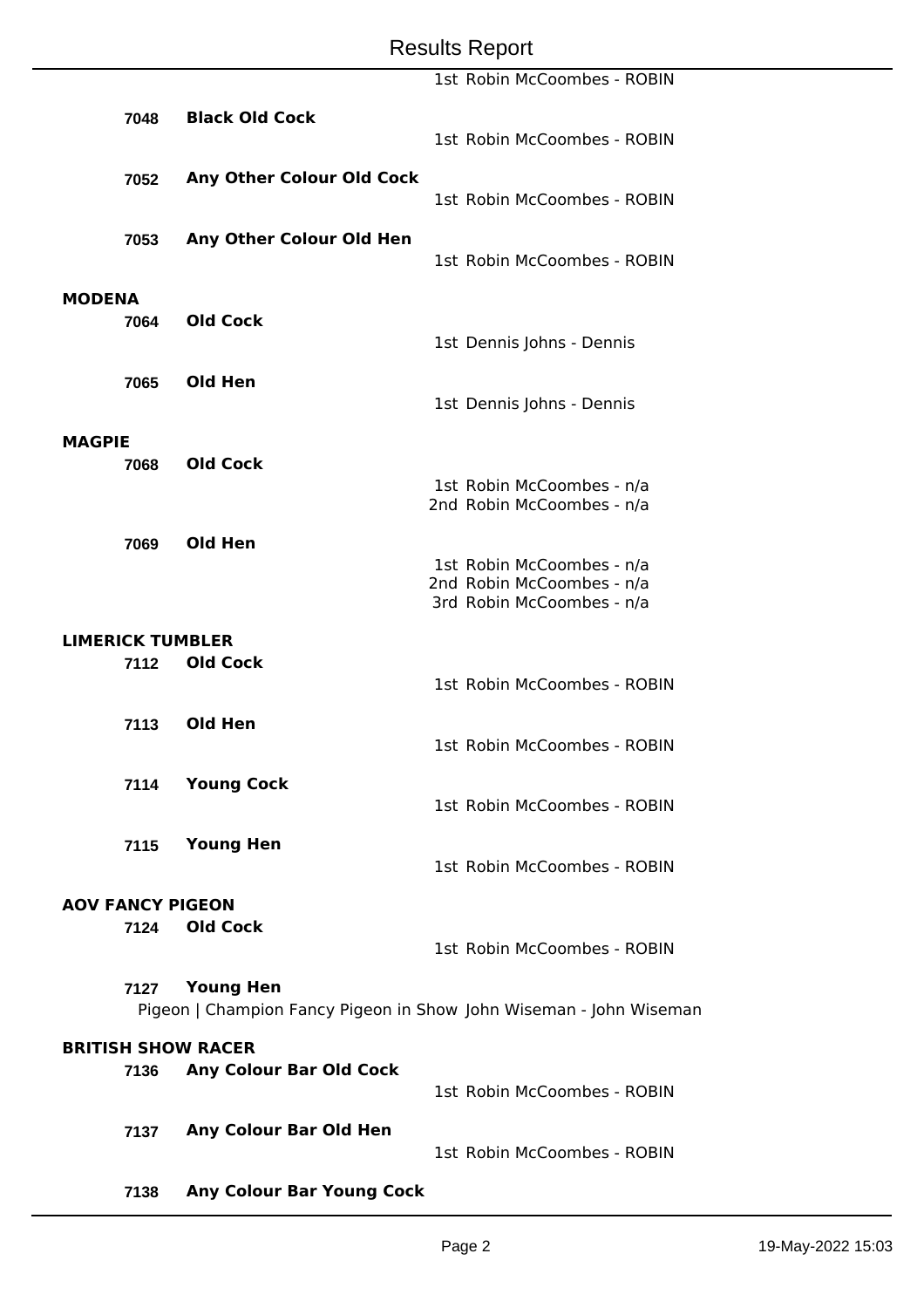|                        |                                                                 | 1st Robin McCoombes - ROBIN                        |
|------------------------|-----------------------------------------------------------------|----------------------------------------------------|
|                        |                                                                 |                                                    |
| 7140                   | <b>Cheq Old Cock</b>                                            |                                                    |
|                        |                                                                 | 1st Robin McCoombes - ROBIN                        |
|                        |                                                                 |                                                    |
| 7141                   | <b>Cheq Old Hen</b>                                             |                                                    |
|                        |                                                                 | 1st Robin McCoombes - ROBIN                        |
|                        |                                                                 |                                                    |
| 7144                   | Any Other Colour Old Cock                                       |                                                    |
|                        |                                                                 | 1st Robin McCoombes - ROBIN                        |
| 7145                   | Any Other Colour Old Hen                                        |                                                    |
|                        |                                                                 | 1st Robin McCoombes - ROBIN                        |
|                        |                                                                 |                                                    |
| 7146                   | <b>Any Other Colour Young Cock</b>                              |                                                    |
|                        |                                                                 | 1st Robin McCoombes - ROBIN                        |
|                        |                                                                 |                                                    |
| 7147                   | Any Other Colour Young Hen                                      |                                                    |
|                        | Pigeon   Champion Homing Pigeon in Show Robin McCoombes - ROBIN |                                                    |
|                        |                                                                 |                                                    |
| <b>UTILITY SECTION</b> |                                                                 |                                                    |
| <b>KINGS</b>           |                                                                 |                                                    |
| 7152                   | Kings   White Old Cock                                          |                                                    |
|                        |                                                                 | 1st Dennis Johns - Dennis                          |
|                        |                                                                 |                                                    |
| 7153                   | Kings   White Old Hen                                           |                                                    |
|                        |                                                                 | 1st Dennis Johns - Dennis                          |
| 7158                   | Kings   Any Other Colour Young Cock                             |                                                    |
|                        |                                                                 | 1st Dennis Johns - Dennis                          |
|                        |                                                                 | 2nd Dennis Johns - Dennis                          |
|                        |                                                                 | 3rd Dennis Johns - Dennis                          |
|                        |                                                                 |                                                    |
| 7159                   | Kings   Any Other Colour Young Hen                              |                                                    |
|                        |                                                                 | 1st Dennis Johns - Dennis                          |
|                        |                                                                 |                                                    |
|                        | <b>CARNEAU RED/YELLOW</b>                                       |                                                    |
| 7162                   | <b>Young Cock</b>                                               |                                                    |
|                        |                                                                 | 1st Dennis Johns - Dennis                          |
|                        |                                                                 | 2nd Dennis Johns - Dennis                          |
| 7163                   | <b>Young Hen</b>                                                |                                                    |
|                        |                                                                 | 1st Dennis Johns - Dennis                          |
|                        |                                                                 | 2nd Dennis Johns - Dennis                          |
|                        |                                                                 |                                                    |
|                        | <b>AOV UTILITY (State)</b>                                      |                                                    |
|                        | 7170 Young Cock                                                 |                                                    |
|                        |                                                                 | 1st Dennis Johns - Dennis                          |
|                        |                                                                 | 2nd Dennis Johns - Dennis                          |
|                        |                                                                 | 3rd Dennis Johns - Dennis                          |
| 7171                   | <b>Young Hen</b>                                                |                                                    |
|                        |                                                                 | 1st Dennis Johns - Dennis                          |
|                        |                                                                 | 2nd Dennis Johns - Dennis                          |
|                        | Pigeon   Grand Champion Pigeon of Show Dennis Johns - Dennis    |                                                    |
|                        | are Champion Digeon in Show John Wic                            | $\sim$ n $\sim$ $\sim$ $\sim$ $\sim$ $\sim$ $\sim$ |

Pigeon | Reserve Champion Pigeon in Show John Wiseman - John Wiseman Pigeon | Best Utility Pigeon Dennis Johns - Dennis